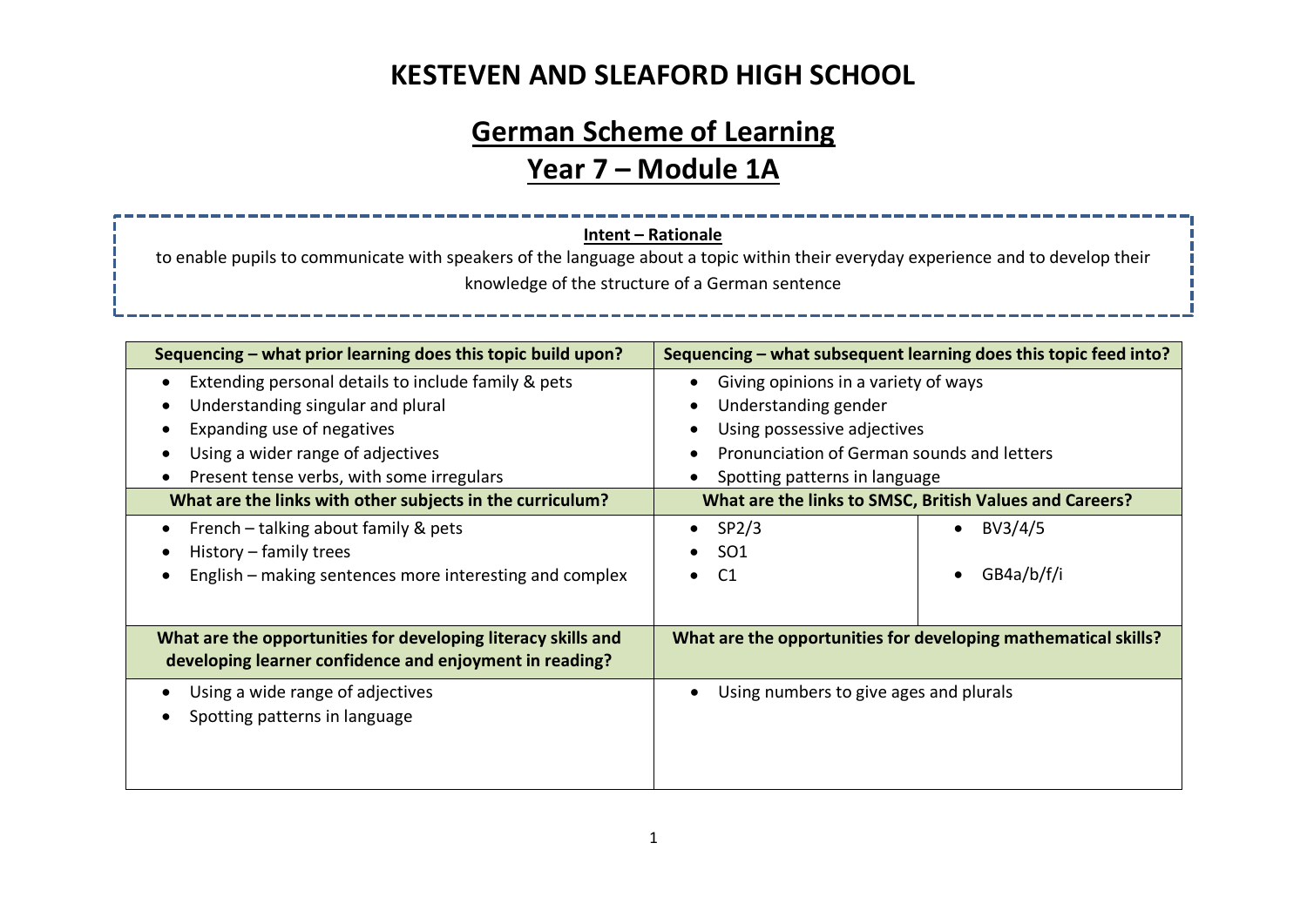## **KESTEVEN AND SLEAFORD HIGH SCHOOL**

#### **Intent – Concepts**

| What knowledge will students gain and what skills will they develop as a consequence of this topic? |                                                             |  |  |  |  |
|-----------------------------------------------------------------------------------------------------|-------------------------------------------------------------|--|--|--|--|
| Know                                                                                                |                                                             |  |  |  |  |
| vocabulary for family members, pets & adjectives                                                    |                                                             |  |  |  |  |
| how to use possessive adjectives                                                                    |                                                             |  |  |  |  |
| how to form plurals of nouns                                                                        |                                                             |  |  |  |  |
| how to make nouns negative                                                                          |                                                             |  |  |  |  |
| <b>Apply</b>                                                                                        |                                                             |  |  |  |  |
| plurals to talk about siblings and pets                                                             |                                                             |  |  |  |  |
| knowledge of adjectives to describe people                                                          |                                                             |  |  |  |  |
| new vocabulary and grammar to describe family in detail                                             |                                                             |  |  |  |  |
| <b>Extend</b>                                                                                       |                                                             |  |  |  |  |
| usage of dictionary to find out genders and plurals of unfamiliar words                             |                                                             |  |  |  |  |
| vocabulary to describe wild animals                                                                 |                                                             |  |  |  |  |
| descriptions by using qualifiers                                                                    |                                                             |  |  |  |  |
|                                                                                                     |                                                             |  |  |  |  |
| What subject specific language will be used and developed in this topic?                            | What opportunities are available for assessing the progress |  |  |  |  |
|                                                                                                     | of students?                                                |  |  |  |  |
| Possessive adjective                                                                                | Written description of family and pets                      |  |  |  |  |
| Accusative indefinite article                                                                       | Translation to practise key grammar points                  |  |  |  |  |
| Antecedent pronouns                                                                                 | Short dialogues between students                            |  |  |  |  |
| Qualifier                                                                                           | Short listening and reading tasks for assimilation of       |  |  |  |  |
|                                                                                                     | vocabulary and grammatical structures                       |  |  |  |  |
| Coordinating conjunction                                                                            |                                                             |  |  |  |  |
|                                                                                                     |                                                             |  |  |  |  |
|                                                                                                     |                                                             |  |  |  |  |